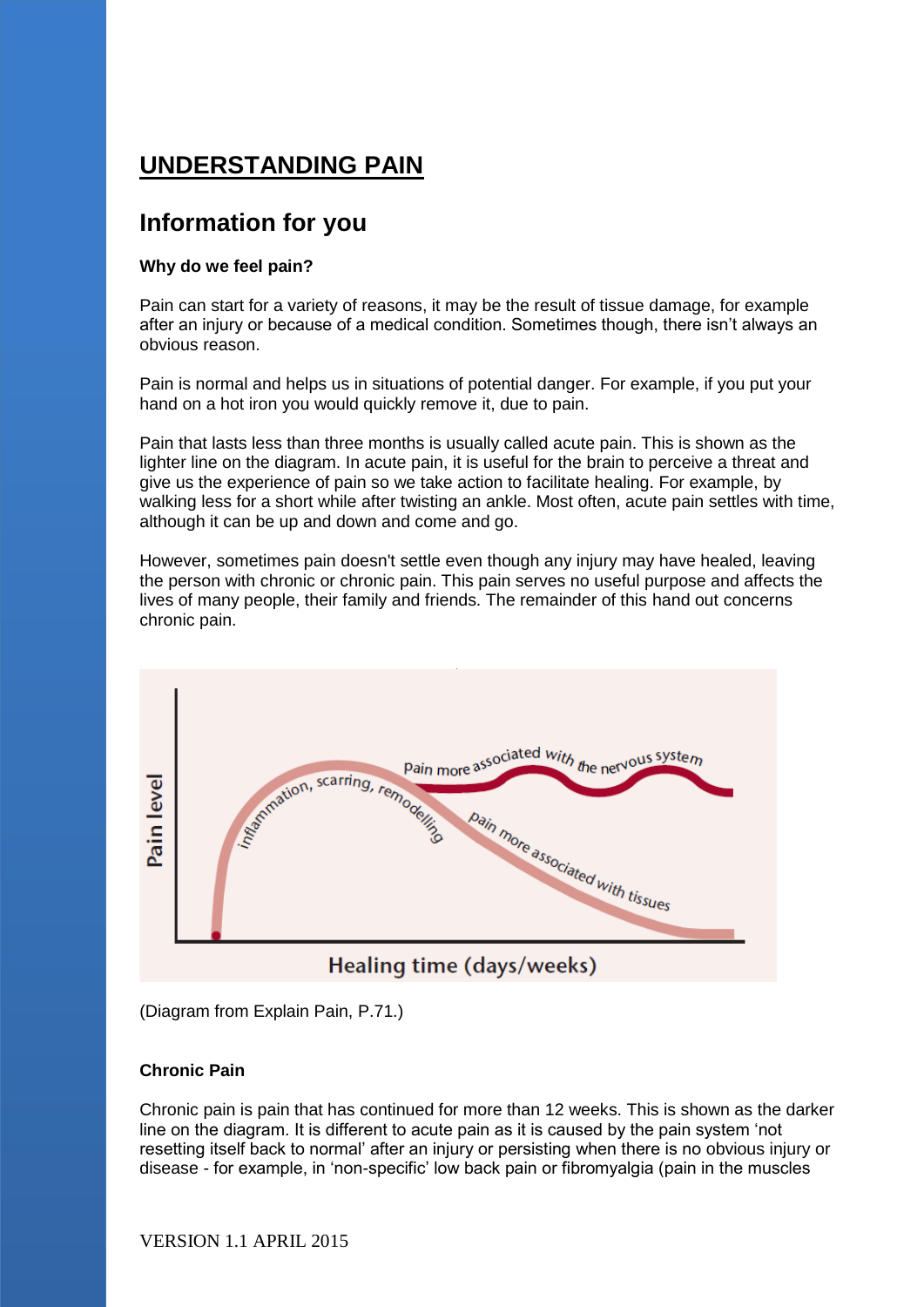and ligaments). In chronic pain, it is not useful for the pain system to produce pain, as there is usually no threat or no new threat.

#### **How we used to think pain worked**

Years ago, it was thought that the amount of tissue damage (for example, from an injury or disease) determined the amount of pain you had. But this doesn't explain why:

- Some people in pain are told that everything seems normal when they are examined and they have normal or near normal X-rays and scans. This may have happened to you. It can be confusing, and you may feel that your physiotherapist or doctor doesn't understand or believe you.
- Some people have lots of changes on X-rays and scans but don't feel much pain or have very little pain. These age-related changes are a part of life, just like getting wrinkles. Sometimes the changes are given worrying names like 'wear and tear' or 'degeneration'.
- Some people have changes on x-rays or scans but they don't seem to match with their symptoms or explain their pain

**It is possible to have pain without tissue damage or disease and it's possible to have tissue damage without pain. Even if there is tissue damage, this doesn't always seem to match with the amount of pain someone is feeling.** 

**It seems that pain is much more complicated than we used to think and investigations are often not that helpful in telling us why someone hurts.**

#### **What we now know about pain**

The problem isn't so much in the tissues, but in the pain system.

Research has taught us that the pain system gives us the experience of pain in response to a perceived threat.

It can be hard to believe that pain is not necessarily in the part that is 'hurting' and that pain is actually 'produced' by the pain system. An example that illustrates this is phantom limb pain. This is when a person who has had a leg amputated feels pain in the foot, even though they no longer have a foot.

Different parts of the pain system are involved in us experiencing pain, including the nerves, spinal cord and brain. The brain processes a huge amount of information, including sensations from the body, thoughts and feelings. It 'weighs up' all of this information and if it perceives it as threatening it gives us the experience of pain. This creates a very personal experience of pain, different for each person. As part of this, there might be some potential tissue damage messages coming the body, although there don't need to be in order for someone to feel pain.

Sometimes the brain gets it wrong, and there is no threat. Look carefully at the centre circles on both the left and right. Which circle is bigger?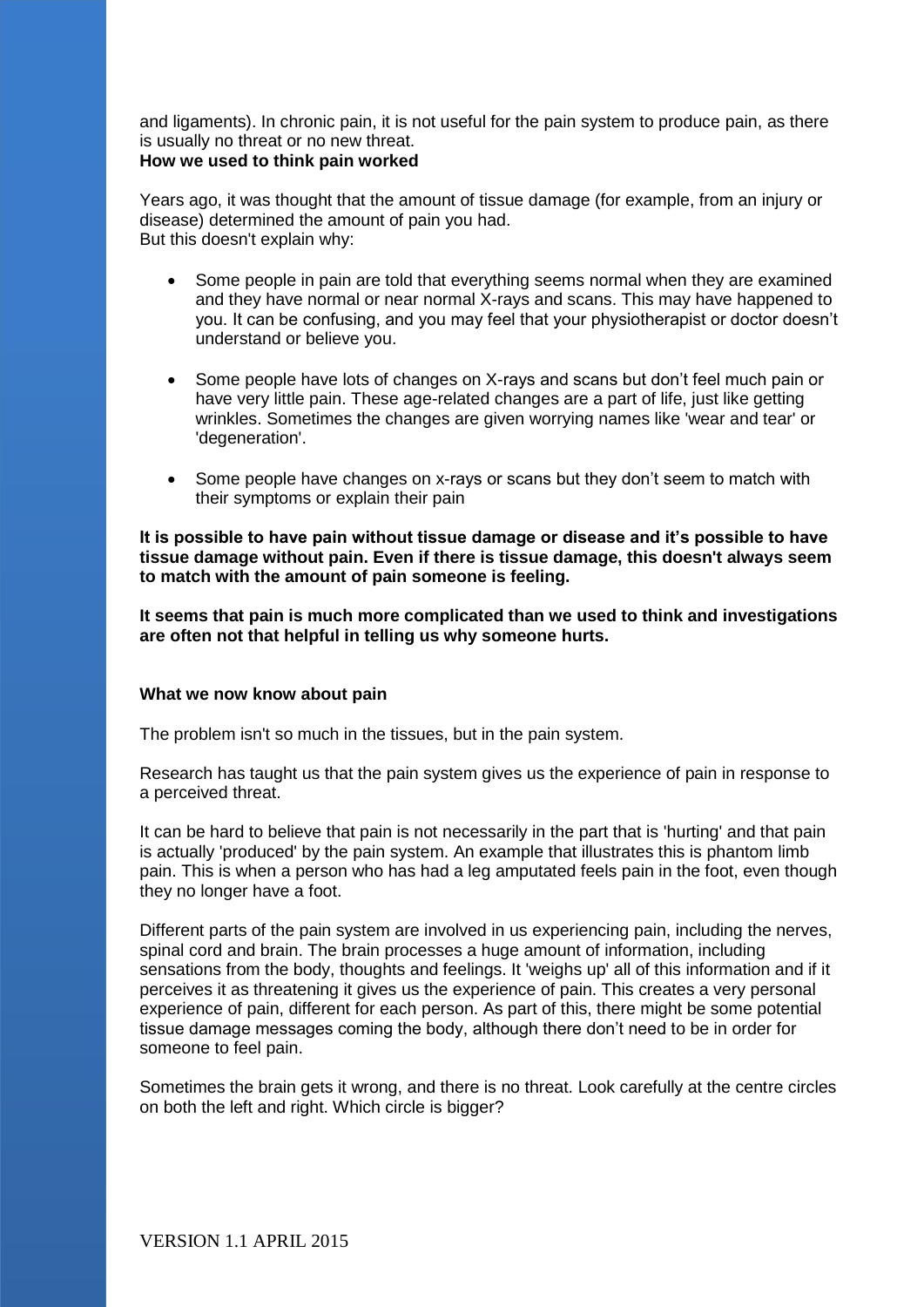

Did you say the circle on the left? They are actually both the same size. This is an example of how the brain sometimes gets it wrong. Here, the brain is telling us that we are 'seeing' the left circle as bigger when in fact it isn't. Similarly, the pain system can tell us that there is a serious problem or tissue damage, when there isn't.

#### **So how does this happen?**

There are three main things that contribute to this.

1. Chemical and electrical changes in the pain system (nerves, spinal cord and brain) mean the pain system becomes extra sensitive and responsive to certain messages in the body. This process is called sensitisation. A number of different changes take place as part of this process, including:

- Nerves that transmit potential tissue damage messages start to be very sensitive and carry a lot more of these messages to the spinal cord and brain, even though there may be no tissue damage. After receiving all these additional messages the brain produces more pain in return. It's a bit like turning the volume up on the radio. This is why someone lightly touching your skin or normal movement can be painful.
- Messages and nerves can fire off randomly with no stimulation at all. This is why you can sometimes experience sharp pain when you haven't even moved.
- Nerves that don't normally transmit potential tissue damage messages start to do so and the area covered by each nerve increases. This is why over time, it can feel like the pain is spreading. All these changes help explain why someone can feel pain in response to normal touch or movement and why treatments directed at the tissues (bones, muscles, nerves etc.) might have only provided limited or short-term benefit

2. Difficult life events, anxiety, stress, worry or low mood can be perceived by the brain as threatening thereby resulting in pain or can 'wind-up' the pain system, resulting in the pain system producing more pain.

 Research has shown that what we think, feel and do are very important in explaining how much pain we feel. This is because many of the same chemicals and electrical activity involved in pain are involved in emotions and thoughts, as are the same areas of the brain. However, this does **not** mean that pain is imaginary or psychological. It is very real. Of course, in turn, having chronic pain often results in low mood and worries.